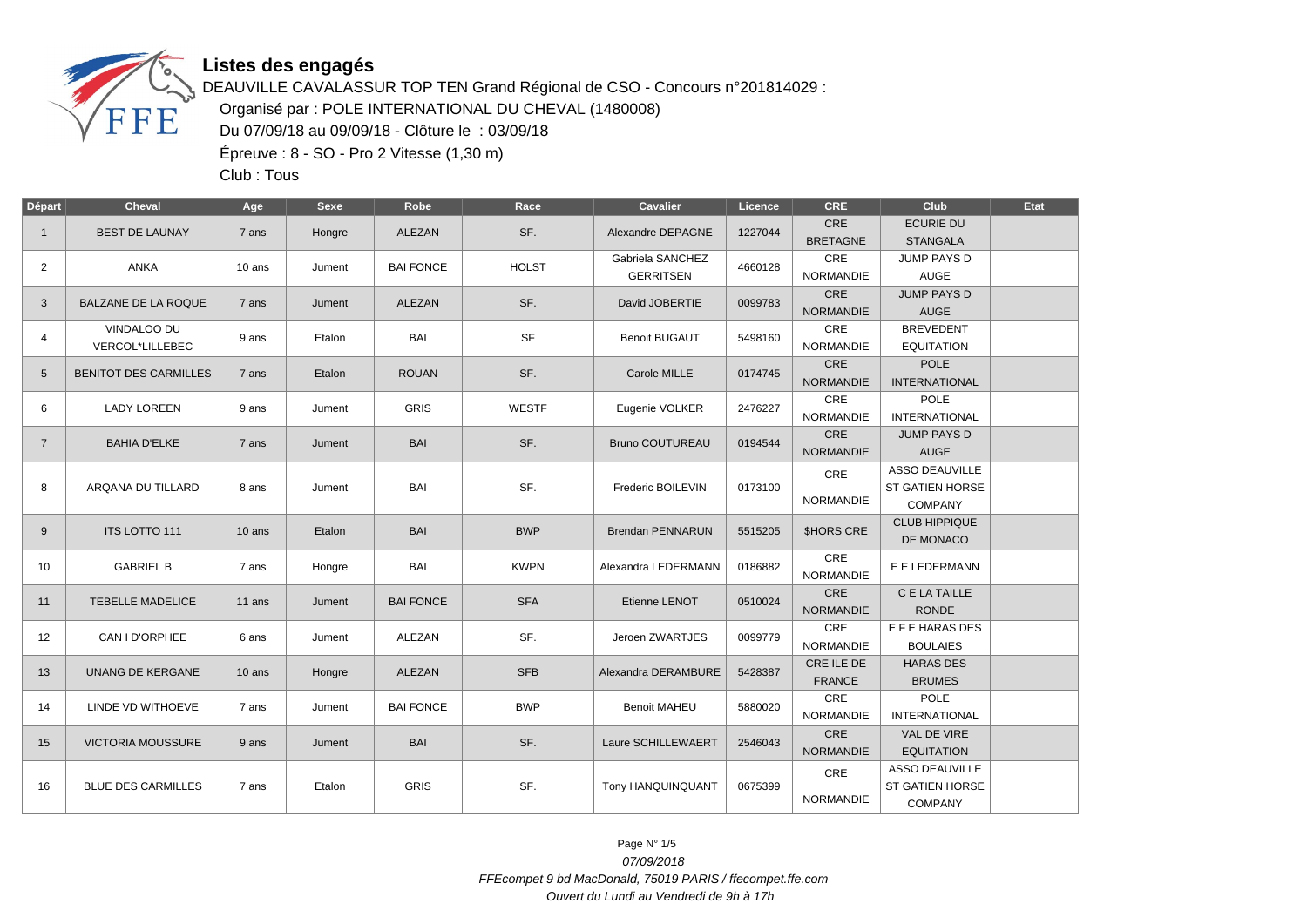

| <b>Départ</b> | <b>Cheval</b>            | Age      | <b>Sexe</b> | Robe                   | Race         | <b>Cavalier</b>                           | Licence | <b>CRE</b>                         | Club                                                       | Etat |
|---------------|--------------------------|----------|-------------|------------------------|--------------|-------------------------------------------|---------|------------------------------------|------------------------------------------------------------|------|
| 17            | <b>TITOU DU VALON</b>    | 11 ans   | Hongre      | <b>BAI</b>             | <b>SFA</b>   | Gael JOUAN                                | 0320389 | CRE<br><b>NORMANDIE</b>            | <b>ASSOCIATION</b><br><b>PARCOURS SANS</b><br><b>FAUTE</b> |      |
| 18            | <b>BIRDY DE BEAUFOUR</b> | 7 ans    | Etalon      | BAI                    | SF.          | Solenne LEVALLOIS                         | 2898512 | CRE<br><b>NORMANDIE</b>            | POLE<br><b>INTERNATIONAL</b>                               |      |
| 19            | RUSKAYA SEMILLY          | 13 ans   | Jument      | <b>BAI</b>             | <b>SFA</b>   | Kalya MOUQUET                             | 4304405 | CRE<br><b>NORMANDIE</b>            | <b>ACSOF</b>                                               |      |
| 20            | CAJA                     | 13 ans   | Jument      | <b>BAI FONCE</b>       | <b>WESTF</b> | Emilie PAILLOT                            | 4648977 | CRE<br><b>NORMANDIE</b>            | <b>SNC GHELFI</b>                                          |      |
| 21            | <b>BAXTER DE BREVE</b>   | 7 ans    | Hongre      | ALEZAN                 | SF.          | <b>Guillaume LAMARE</b>                   | 0081491 | CRE<br><b>NORMANDIE</b>            | <b>JUMP PAYS D</b><br><b>AUGE</b>                          |      |
| 22            | ROMY DE DAMPIERRE        | 13 ans   | Jument      | BAI                    | <b>SFA</b>   | Guillaume BLIN<br><b>LEBRETON</b>         | 0204087 | $\mathsf{CRE}$<br><b>NORMANDIE</b> | <b>ECURIES DE LA</b><br><b>COUR AU PUITS</b>               |      |
| 23            | RANYA DE ROY             | 13 ans   | Jument      | BAI                    | <b>SFA</b>   | Christophe ESCANDE                        | 0099697 | CRE<br><b>NORMANDIE</b>            | <b>ECURIE ESCANDE</b>                                      |      |
| 24            | VIVALDI DU REVERDY       | 9 ans    | Etalon      | BAI                    | SF.          | Reynald ANGOT                             | 0084848 | CRE<br><b>NORMANDIE</b>            | LA VILLEDIEU                                               |      |
| 25            | <b>CALI DE VY</b>        | $10$ ans | Jument      | <b>BAI</b>             | <b>SBS</b>   | <b>Julie DEMARQUILLY</b>                  | 1464461 | CRE<br>HAUTS-DE-FR                 | <b>ECURIES DE LA</b><br>PEUPLERAIE                         |      |
| 26            | <b>AUSTRALIA DU REEL</b> | 8 ans    | Jument      | <b>NOIR</b><br>PANGARE | SF.          | Elodie JOULIA                             | 0333097 | CRE<br><b>NORMANDIE</b>            | <b>EARL ECURIES</b><br><b>GILBERT DOERR</b>                |      |
| 27            | <b>REBELDE LS</b>        | 8 ans    | Etalon      | <b>BAI FONCE</b>       | <b>OES</b>   | <b>Gilbert DOERR</b>                      | 0373079 | CRE<br><b>NORMANDIE</b>            | <b>EARL ECURIES</b><br><b>GILBERT DOERR</b>                |      |
| 28            | BY NIGHT DE LA ROQUE     | 7 ans    | Jument      | <b>NOIR</b><br>PANGARE | SF.          | David JOBERTIE                            | 0099783 | CRE<br><b>NORMANDIE</b>            | <b>JUMP PAYS D</b><br>AUGE                                 |      |
| 29            | <b>STAN DE LILLEBEC</b>  | 12 ans   | Etalon      | ALEZAN                 | <b>SFA</b>   | <b>Benoit BUGAUT</b>                      | 5498160 | CRE<br><b>NORMANDIE</b>            | <b>BREVEDENT</b><br><b>EQUITATION</b>                      |      |
| 30            | <b>QUINTA Z</b>          | 7 ans    | Jument      | BAI                    | Z            | Duarte ROMAO                              | 2765134 | CRE<br><b>NORMANDIE</b>            | POLE<br><b>INTERNATIONAL</b>                               |      |
| 31            | <b>GRAVITY LCH</b>       | 7 ans    | Etalon      | <b>BAI FONCE</b>       | <b>KWPN</b>  | Thierry DUPONT                            | 0081286 | CRE<br><b>NORMANDIE</b>            | <b>ECURIES DE LA</b><br><b>MOTTE</b>                       |      |
| 32            | <b>ASET D'OUILLY</b>     | 8 ans    | Jument      | <b>GRIS</b>            | SF.          | <b>Felicie BERTRAND</b>                   | 0619705 | CRE<br><b>NORMANDIE</b>            | POLE<br><b>INTERNATIONAL</b>                               |      |
| 33            | <b>ALTO DE TALMA</b>     | 8 ans    | Etalon      | <b>BAI FONCE</b>       | SF.          | Hugo BREUL                                | 5875981 | CRE<br><b>NORMANDIE</b>            | <b>POLE</b><br><b>INTERNATIONAL</b>                        |      |
| 34            | UNE DE RANCE             | 10 ans   | Jument      | BAI                    | <b>SFB</b>   | <b>Bernard BRIAND</b><br><b>CHEVALIER</b> | 5550715 | CRE<br><b>BRETAGNE</b>             | <b>TEAM PEPS</b>                                           |      |

Page N° 2/5 07/09/2018 FFEcompet 9 bd MacDonald, 75019 PARIS / ffecompet.ffe.com Ouvert du Lundi au Vendredi de 9h à 17h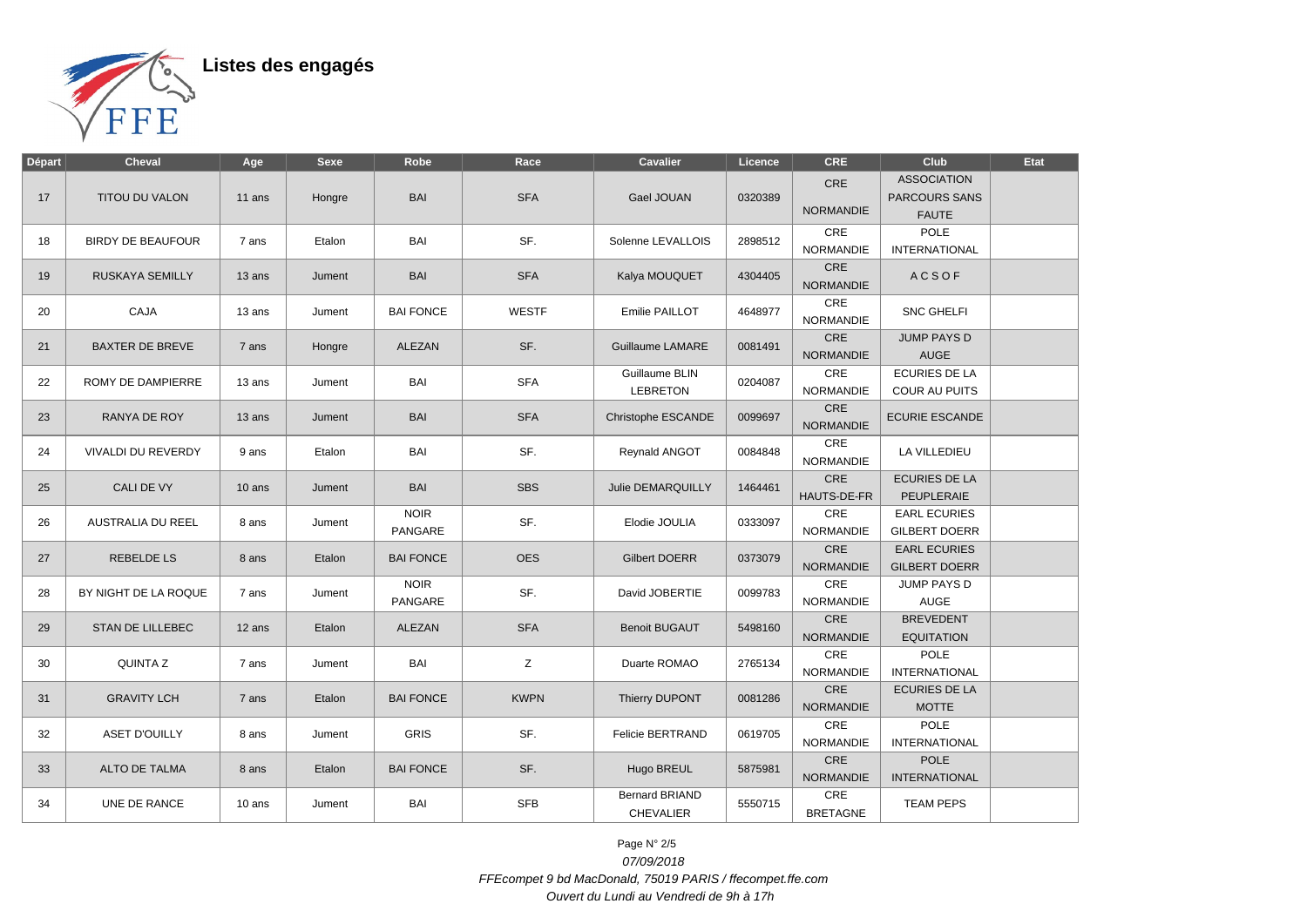

Listes des engagés

| <b>Départ</b> | <b>Cheval</b>               | Age    | <b>Sexe</b> | Robe                          | Race         | <b>Cavalier</b>          | Licence | <b>CRE</b>                     | Club                                        | Etat |
|---------------|-----------------------------|--------|-------------|-------------------------------|--------------|--------------------------|---------|--------------------------------|---------------------------------------------|------|
| 35            | <b>LUCIFER VAN DE HEMEL</b> | 7 ans  | Hongre      | <b>ALEZAN</b>                 | <b>BWP</b>   | Valentin MARCOTTE        | 0331167 | <b>CRE</b><br>HAUTS-DE-FR      | <b>ECURIE DE LA</b><br><b>BUQUEUSE</b>      |      |
| 36            | CANTER DE LA VALLEE         | 6 ans  | Hongre      | BAI                           | SF.          | Paul MESLIN              | 5303016 | <b>CRE</b><br><b>NORMANDIE</b> | JUMP PAYS D<br><b>AUGE</b>                  |      |
| 37            | <b>VELSEN CHUQUERIE</b>     | 9 ans  | Etalon      | <b>BAI</b>                    | SF.          | Maxime ANQUETIN          | 2929489 | <b>CRE</b><br><b>NORMANDIE</b> | <b>ECURIE ANQUETIN</b>                      |      |
| 38            | COOL GIRL D'ICK             | 6 ans  | Jument      | BAI                           | SF.          | <b>Elliot SOUSTER</b>    | 2517450 | CRE<br><b>NORMANDIE</b>        | <b>HARAS DE L</b><br><b>OISON</b>           |      |
| 39            | <b>VIBRATO SEMILLY</b>      | 9 ans  | Hongre      | <b>NOIR</b><br><b>PANGARE</b> | SF.          | <b>Alexis GAUTIER</b>    | 0084003 | CRE<br><b>NORMANDIE</b>        | C E VAL DE<br><b>SIENNE</b>                 |      |
| 40            | <b>QUAKER DE HUS</b>        | 12 ans | Etalon      | BAI                           | <b>HOLST</b> | Estelle TORDJMAN         | 0082689 | <b>SHORS CRE</b>               | <b>ACSOF</b>                                |      |
| 41            | <b>VILLERS</b>              | 9 ans  | Hongre      | <b>BAI</b>                    | SF.          | Pauline JOUANNETEAU      | 0514561 | CRE<br><b>HAUTS-DE-FR</b>      | <b>HARAS DE</b><br><b>VILLERS</b>           |      |
| 42            | UPERCUT DU TERTRE           | 10 ans | Hongre      | BAI                           | <b>SFA</b>   | Anny RICHER              | 0038320 | CRE<br><b>NORMANDIE</b>        | <b>EARL ECURIES</b><br><b>GILBERT DOERR</b> |      |
| 43            | BEL CANTO DE BAUDRY         | 7 ans  | Etalon      | <b>BAI</b>                    | SF.          | Philippe<br>VANDERLYNDEN | 0075391 | CRE<br><b>NORMANDIE</b>        | <b>POLE</b><br><b>INTERNATIONAL</b>         |      |
| 44            | DONATELLA DE LA POMME       | 9 ans  | Jument      | <b>ALEZAN</b>                 | <b>SBS</b>   | Charlotte LEBAS          | 2778170 | CRE<br><b>NORMANDIE</b>        | <b>POLE</b><br><b>INTERNATIONAL</b>         |      |
| 45            | ALTESSE DU DOMAINE          | 8 ans  | Jument      | <b>BAI</b>                    | SF.          | <b>Timothee ANCIAUME</b> | 0303587 | CRE<br><b>NORMANDIE</b>        | C E ET P C MONT<br><b>ST AIGNAN</b>         |      |
| 46            | <b>BEREZINA GARETTE</b>     | 7 ans  | Jument      | BAI                           | SF.          | <b>Joel CHARTON</b>      | 0172861 | CRE ILE DE<br><b>FRANCE</b>    | <b>ACSOF</b>                                |      |
| 47            | <b>BARAKA LOUVO</b>         | 7 ans  | Jument      | <b>BAI FONCE</b>              | SF.          | Emilie JOULIA            | 0333096 | CRE ILE DE<br><b>FRANCE</b>    | <b>SYLVAIN</b><br><b>MISRAOUI</b>           |      |
| 48            | TASMANIA CHAMPBLANC         | 7 ans  | Jument      | BAI                           | <b>HOLST</b> | Christophe ESCANDE       | 0099697 | CRE<br><b>NORMANDIE</b>        | <b>ECURIE ESCANDE</b>                       |      |
| 49            | <b>VIF ARGENT DU BIOLAY</b> | 9 ans  | Hongre      | <b>BAI</b>                    | SF.          | Reynald ANGOT            | 0084848 | CRE<br><b>NORMANDIE</b>        | LA VILLEDIEU                                |      |
| 50            | <b>BOTLAND D'AMOUR</b>      | 7 ans  | Hongre      | ALEZAN                        | SF.          | Julie DEMARQUILLY        | 1464461 | CRE<br>HAUTS-DE-FR             | <b>ECURIES DE LA</b><br>PEUPLERAIE          |      |
| 51            | QUINOA DU THEIL             | 14 ans | Jument      | <b>ALEZAN</b>                 | <b>SFA</b>   | Elodie JOULIA            | 0333097 | CRE<br><b>NORMANDIE</b>        | <b>EARL ECURIES</b><br><b>GILBERT DOERR</b> |      |
| 52            | <b>BASTET D'ORION</b>       | 7 ans  | Jument      | BAI                           | SF.          | Gilbert DOERR            | 0373079 | CRE<br><b>NORMANDIE</b>        | <b>EARL ECURIES</b><br><b>GILBERT DOERR</b> |      |
| 53            | <b>BAILEY'S DE LA ROQUE</b> | 7 ans  | Hongre      | <b>BAI</b>                    | <b>OC</b>    | David JOBERTIE           | 0099783 | CRE<br><b>NORMANDIE</b>        | <b>JUMP PAYS D</b><br>AUGE                  |      |

Page N° 3/5 07/09/2018 FFEcompet 9 bd MacDonald, 75019 PARIS / ffecompet.ffe.com Ouvert du Lundi au Vendredi de 9h à 17h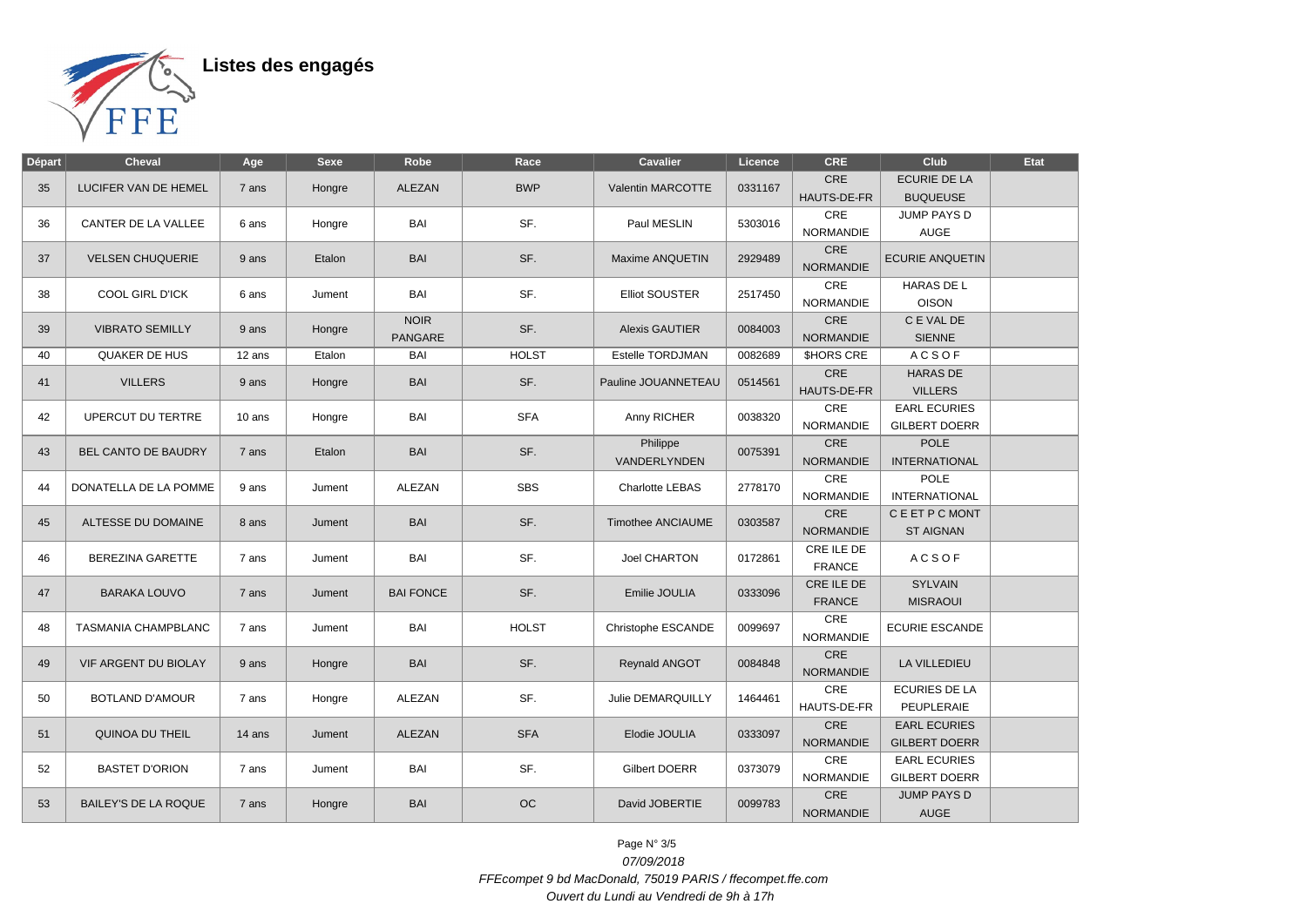

Listes des engagés

| <b>Départ</b> | <b>Cheval</b>               | Age    | <b>Sexe</b> | Robe          | Race       | Cavalier                | Licence | <b>CRE</b>              | Club                                  | Etat |
|---------------|-----------------------------|--------|-------------|---------------|------------|-------------------------|---------|-------------------------|---------------------------------------|------|
| 54            | AZZARO DE NOARDS            | 8 ans  | Etalon      | <b>BAI</b>    | SF.        | <b>Benoit BUGAUT</b>    | 5498160 | CRE<br><b>NORMANDIE</b> | <b>BREVEDENT</b><br><b>EQUITATION</b> |      |
|               |                             |        |             |               |            |                         |         | <b>CRE</b>              | <b>POLE</b>                           |      |
| 55            | <b>MARBELLA AEG</b>         | 6 ans  | Jument      | <b>ALEZAN</b> | <b>BWP</b> | Duarte ROMAO            | 2765134 | <b>NORMANDIE</b>        | <b>INTERNATIONAL</b>                  |      |
|               |                             |        |             |               |            |                         |         | CRE                     |                                       |      |
| 56            | <b>COCOTTE DES BUISSONS</b> | 6 ans  | Jument      | ALEZAN        | SF.        | Thierry DUPONT          | 0081286 | <b>NORMANDIE</b>        | <b>ECURIES DE LA</b>                  |      |
|               |                             |        |             |               |            |                         |         | CRE                     | <b>MOTTE</b><br><b>POLE</b>           |      |
| 57            | <b>VAHINE DE FAVI</b>       | 9 ans  | Jument      | <b>ALEZAN</b> | <b>SF</b>  | <b>Felicie BERTRAND</b> | 0619705 | <b>NORMANDIE</b>        | <b>INTERNATIONAL</b>                  |      |
|               |                             |        |             |               |            |                         |         | CRE                     | <b>POLE</b>                           |      |
| 58            | <b>BRETZEL DU MARAIS</b>    | 7 ans  | Hongre      | <b>BAI</b>    | SF.        | Hugo BREUL              | 5875981 | <b>NORMANDIE</b>        | <b>INTERNATIONAL</b>                  |      |
|               |                             |        |             |               |            | Bernard BRIAND          |         | CRE                     |                                       |      |
| 59            | ANGIE DE PRISSEY            | 8 ans  | Jument      | ALEZAN        | SF.        | <b>CHEVALIER</b>        | 5550715 | <b>BRETAGNE</b>         | <b>TEAM PEPS</b>                      |      |
|               |                             |        |             | ALEZAN        |            |                         |         | CRE                     | <b>ECURIE DE LA</b>                   |      |
| 60            | <b>BALOU BOY TM</b>         | 13 ans | Etalon      | <b>FONCE</b>  | <b>HAN</b> | Valentin MARCOTTE       | 0331167 | HAUTS-DE-FR             | <b>BUQUEUSE</b>                       |      |
|               |                             |        |             |               |            |                         |         | CRE                     | JUMP PAYS D                           |      |
| 61            | <b>ASTUS DU PARC</b>        | 8 ans  | Jument      | BAI           | SF.        | Paul MESLIN             | 5303016 | NORMANDIE               | <b>AUGE</b>                           |      |
|               |                             |        |             |               |            |                         |         | CRE                     |                                       |      |
| 62            | <b>ATHENA D'AZUR</b>        | 8 ans  | Jument      | <b>BAI</b>    | SF.        | Maxime ANQUETIN         | 2929489 | <b>NORMANDIE</b>        | <b>ECURIE ANQUETIN</b>                |      |
|               |                             |        |             |               |            |                         |         | CRE                     | HARAS DE L                            |      |
| 63            | CAVALOTTA D'ICK             | 6 ans  | Jument      | ALEZAN        | SF.        | <b>Elliot SOUSTER</b>   | 2517450 | NORMANDIE               | <b>OISON</b>                          |      |
|               |                             |        |             |               |            |                         |         | CRE                     | C E VAL DE                            |      |
| 64            | AU GRAND GALOP              | 8 ans  | Hongre      | <b>BAI</b>    | <b>OC</b>  | <b>Alexis GAUTIER</b>   | 0084003 | <b>NORMANDIE</b>        | <b>SIENNE</b>                         |      |
|               |                             |        |             |               |            |                         |         | CRE                     | <b>ECURIE BRICE</b>                   |      |
| 65            | AS DU ROUET                 | 8 ans  | Hongre      | <b>ALEZAN</b> | SF.        | <b>Brice MAUBERT</b>    | 0097622 | <b>NORMANDIE</b>        | <b>MAUBERT</b>                        |      |
|               |                             |        |             |               |            |                         |         | CRE                     | <b>ECURIES DE LA</b>                  |      |
| 66            | <b>ATLETHIC GIRL</b>        | 8 ans  | Jument      | <b>BAI</b>    | SF.        | Alexandre CAUQUOT       | 2179277 | <b>NORMANDIE</b>        | SABLONNIERE                           |      |
|               |                             |        |             |               |            |                         |         | CRE                     |                                       |      |
| 67            | KINETTE DW                  | 8 ans  | Jument      | <b>GRIS</b>   | <b>BWP</b> | Benjamin GHELFI         | 0306475 | <b>NORMANDIE</b>        | <b>SNC GHELFI</b>                     |      |
|               |                             |        |             |               |            |                         |         | CRE                     | <b>POLE</b>                           |      |
| 68            | <b>BANZAI SEMILLY</b>       | 7 ans  | Etalon      | ALEZAN        | SF.        | Penelope LEPREVOST      | 0678754 | <b>NORMANDIE</b>        | <b>INTERNATIONAL</b>                  |      |
|               |                             |        |             |               |            |                         |         | CRE                     | <b>ECURIES DE LA</b>                  |      |
| 69            | <b>VIENS VERS MOI</b>       | 9 ans  | Jument      | <b>ALEZAN</b> | SF.        | Louisiane CHESNIER      | 2610800 | <b>NORMANDIE</b>        | <b>COUR AU PUITS</b>                  |      |
|               | SIRYUS DE BAVOZ             |        |             | <b>BAI</b>    | <b>SFA</b> | <b>Clarance GENDRON</b> | 2298050 | <b>CRE GRAND</b>        | <b>HORSE TEAM</b>                     |      |
| 70            |                             | 12 ans | Etalon      |               |            |                         |         | <b>EST</b>              | <b>GENDRON</b>                        |      |
|               |                             |        |             |               |            |                         |         | CRE                     | ASSO DU HARAS                         |      |
| 71            | IN THE MOOD                 | 10 ans | Hongre      | BAI           | <b>BWP</b> | Agathe BOSETTI          | 2052450 | <b>NORMANDIE</b>        | DE FOURQUES                           |      |

Page N° 4/5 07/09/2018 FFEcompet 9 bd MacDonald, 75019 PARIS / ffecompet.ffe.com Ouvert du Lundi au Vendredi de 9h à 17h